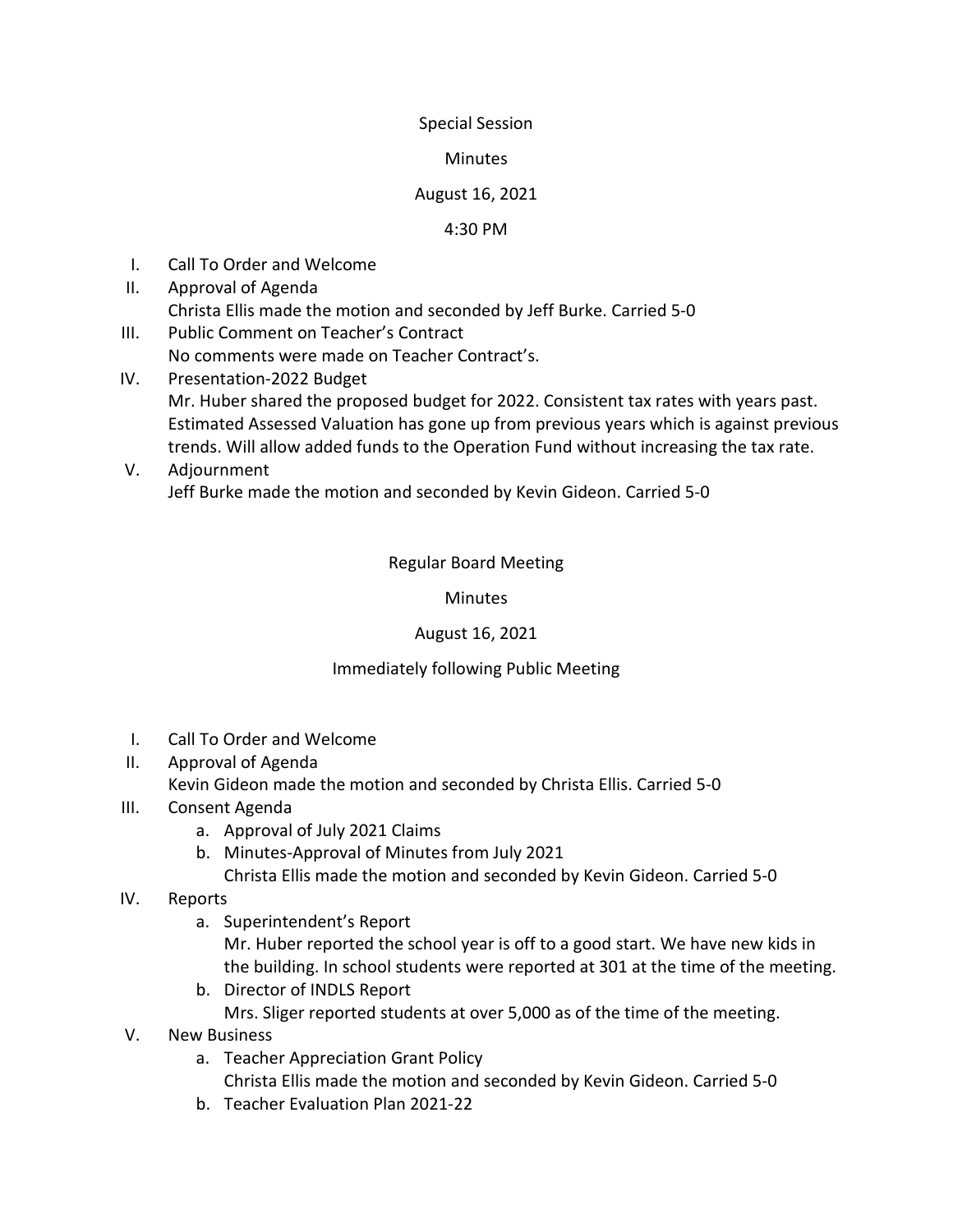Jeff made the motion and seconded by Mindi Barnes. Carried 5-0

c. Approve publication of Proposed Education Fund, Operations Fund, Capital Projects Plan, Bus Replacement Plan, and Debt Service Fund Rates for 2022 budget on School Website.

Christa Ellis made the motion and seconded by Kevin Gideon. Carried 5-0

d. Permission to Purchase UTV from John Deere/Polaris Mr. Huber will start looking for a UTV for Corporation use. Jeff Burke made the motion and seconded by Mindi Barnes. Carried 5-0

# VI. Personnel

- a. Resignation
	- i. Brian Clark-FACS/HS PE
	- ii. Hannah Wagner-Night Custodian
		- Kevin Gideon made the motion and seconded by Christa Ellis. Carried 5-0
- b. Re-Assignment
	- i. Move Non-Certified Personnel to Part-Time Position in same role Mindi Barnes made the motion and seconded by Jeff Burke. Carried 5-0
- c. Recommendation
	- i. Linnea Bendes-Band/Music(\$40,000-184 day contract)
	- ii. Dorothy Huddleston-First Grade (\$44,000-184 day contract)
	- iii. Wendy Harris-Fifth Grade(\$45,000-184 day contract)
	- iv. Mark Huber-FACS/HS PE (\$38,913.04-179 day contract)
	- v. Amy Phenis-1/2 Math and ½ SPED (\$41,331.52-169 day contract)
	- vi. Missy Phillips-HS Aide @ \$10/hour
	- vii. Myranda Gideon High School Special Ed Aide \$10/hour
	- viii. Shelby Stewart-Elementary Special Ed Aide \$10/hour
	- ix. Alyse Lamb-After-School Program Supervisor(Part-Time) \$10/hour
	- x. Ashley Pool-After-School Program Supervisor(Part-Time) \$10/hour
	- xi. Melissa Schmucker-Custodial Sub (Can only work 3 hours/day before 7:00) \$8/hour is sub pay rate for custodial sub Christa Ellis made the motion and seconded by Mindi Barnes. Carried 4-0- 1
- d. ECA Positions
	- i. Alyse Lamb-7<sup>th</sup> Grade Sponsor
	- ii. Amanda Atkins-12<sup>th</sup> Grade Sponsor, Science Acad. Coach, NHS, HS Student Council
	- iii. Carrie Watson- Runnin' Rockets
	- iv. Chelsea Howard-Math Acad. Coach, Theater, 9<sup>th</sup> Grade Sponsor
	- v. Heather Eblen-Elementary Student Council, Little Hoosiers
	- vi. Jama Marlow-7th Grade Sponsor, SS Acad. Coach, HS Student Council
	- vii. Karla Moore-12<sup>th</sup> Grade Sponsor
	- viii. Lyndsea Burke-11<sup>th</sup> Grade Sponsor, Art Acad Coach, Cheer Coach, Publications
	- ix. Myranda Gideon-HS Event Supervisor
	- x. Renee Sexton-HA Coordinator and Ropin' Rockets